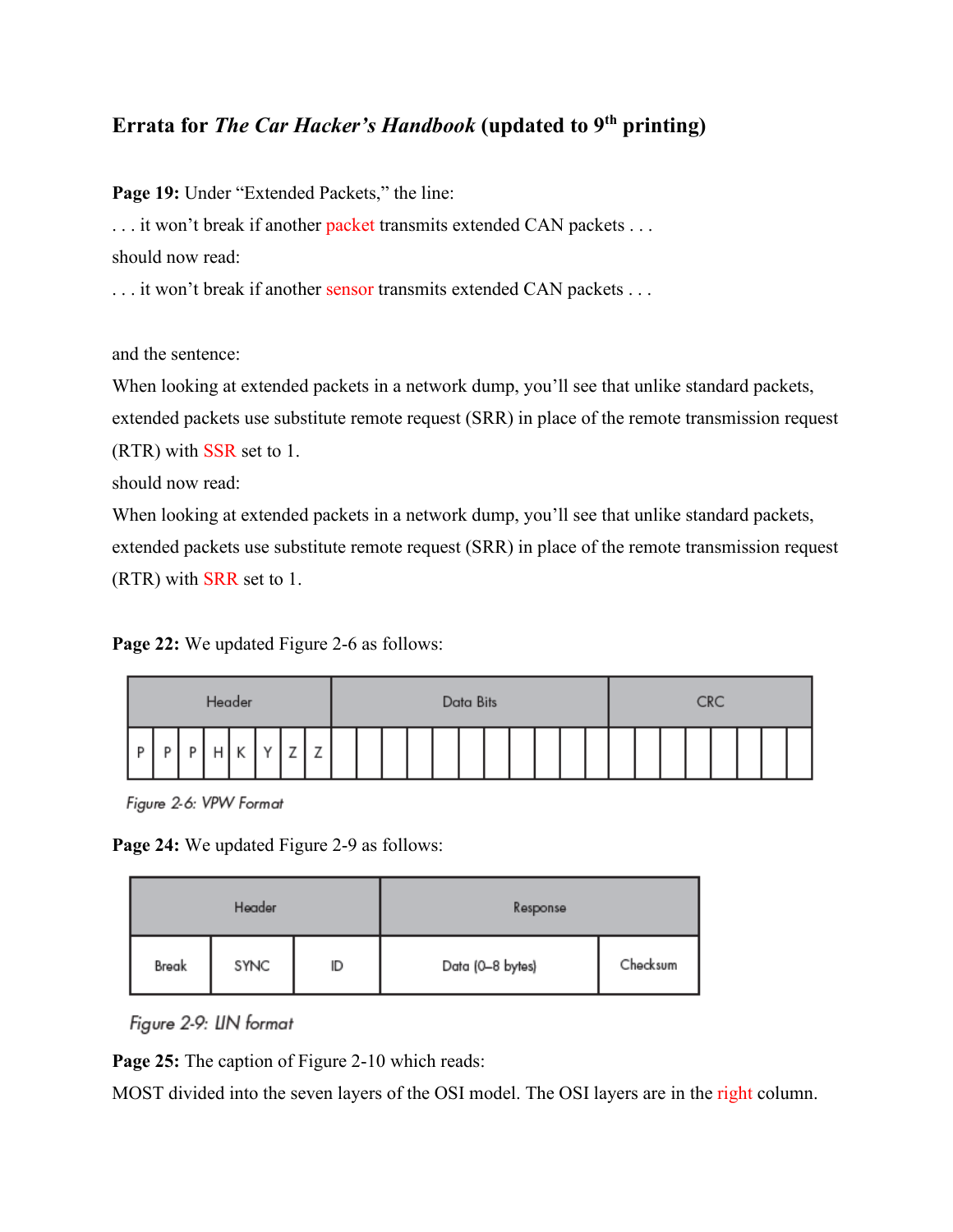should now read: MOST divided into the seven layers of the OSI model. The OSI layers are in the left column.

Page 33: In Figure 2-19, "Can Low" should now read "CAN Low"

```
Page 43: The code that reads:
# sudo insmod ./can-isotp.ko
should now read:
$ sudo insmod ./can-isotp.ko
```
**Page 45:** We added a line after  $\alpha$  and  $\alpha$ . can if index = ifr.ifr if index; that reads: bind(s, (struct sockaddr \*) &addr, sizeof(addr));

**Page 55:** We added the following sentences to the end of the penultimate paragraph: ... instead of the positive  $+$  0x40 response). You can send a request to 0x7DF and it should generate a response from all listening ECUs. This response value will be anything from 0x7E8 to 0x7EF. If you want to address just one ECU directly, you subtract 8 from the response value; for example, if you see a response of 0x7E8 you can use 0x7E0 to query only that ECU.

Page 95: The sentence that reads:

It's a good idea to make a list of part numbers to feed to Google, datasheet.com, or something similar, to obtain a copy of the data sheet.

should now read:

It's a good idea to make a list of part numbers to feed to Google, datasheets.com, or something similar, to obtain a copy of the data sheet.

**Page 109:** The sentences that read:

The result is the vector table shown in Figure 6-15, which looks sane enough: all addresses are above the 0x8000 entry point specified. Notice that the reset vector (0xFFFE, RES-vector) has a pointer to the RESET entry at 0xBE6D. should now read: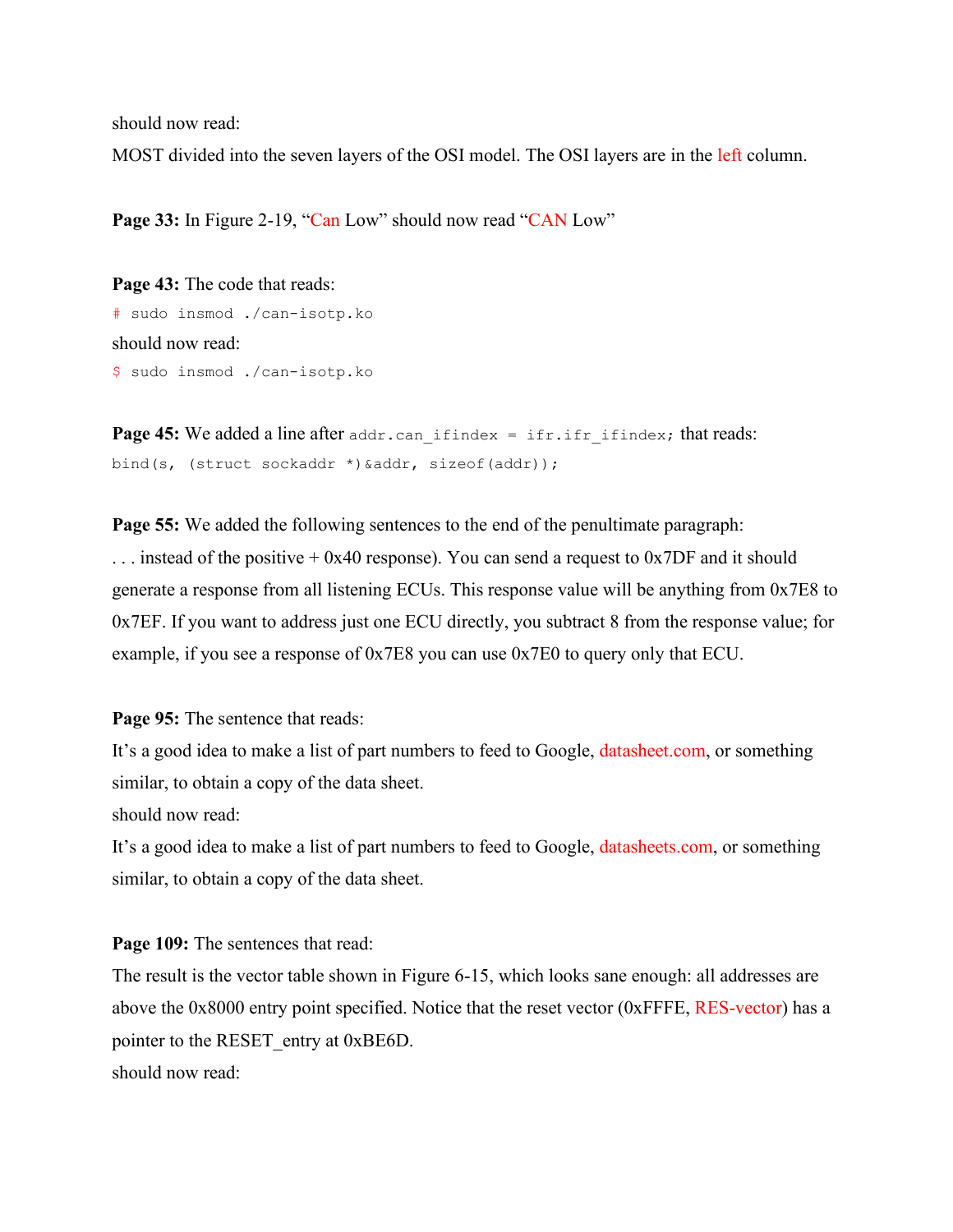The result is the vector table shown in Figure 6-15, which looks sane enough: all addresses are above the 0x8000 entry point specified. Notice that the reset vector (0xFFFE, RES vector) has a pointer to the RESET entry at 0xBE6D.

Page 121: We updated Figure 7-6 as follows:



Figure 7-6: Camshaft timing sprocket

**Page 125:** "... and stop the speedometer from moving" should now read "... and stop the tachometer from moving"

Page 129: "ARM Cortext" should now read" "ARM Cortex"

**Page 163:** In the second paragraph, "multiplies it by 5" should now read "shifts by 5"

**Page 193:** The code and following paragraph that reads \$ gcc -o temp shellcode temp shellcode.c \$ ls -l temp\_shell

-rwxrwxr-x 1 craig craig 8722 Jan 6 07:39 temp\_shell

\$ ./temp\_shellcode

Now run candump in a separate window on vcan0, as shown in the next listing. The

temp\_shellcode program should send the necessary CAN packets to control the temperate gauge.

should now read:

```
$ gcc -o temp shell temp shell.c
$ ls -l temp_shell
```